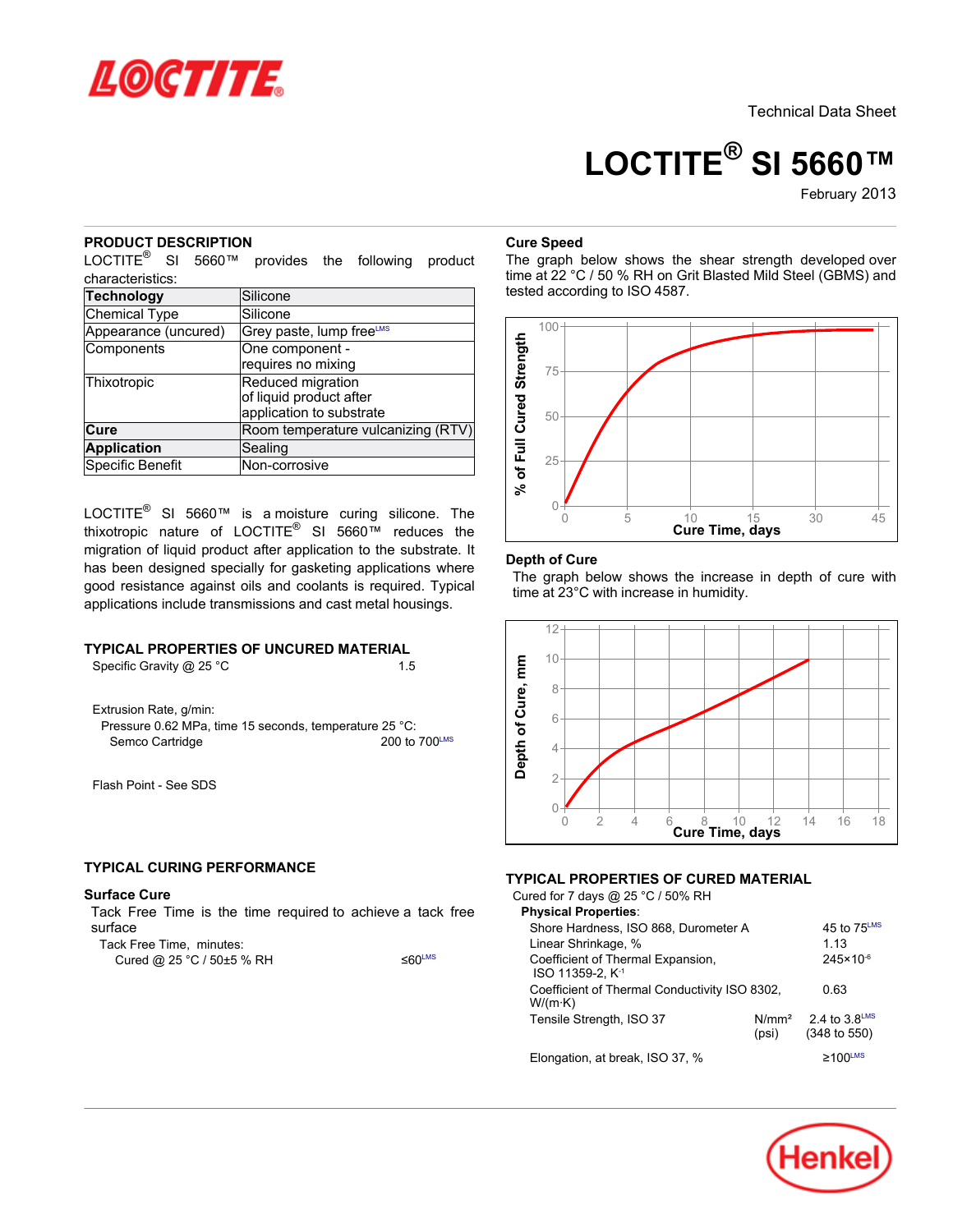| <b>Electrical Properties:</b>              |                      |
|--------------------------------------------|----------------------|
| Surface Resistivity, IEC 60093, $\Omega$   | 188×10 <sup>15</sup> |
| Volume Resistivity, IEC 60093, $\Omega$ cm | $100 \times 10^{12}$ |

#### **TYPICAL PERFORMANCE OF CURED MATERIAL Adhesive Properties**

After 7days @ 22 °C / 50% RH Lap Shear Strength, ISO 4587:

| Copper                  | N/mm <sup>2</sup><br>(psi)               | 0.7<br>(100) |
|-------------------------|------------------------------------------|--------------|
| Brass                   | $N/mm2$ 0.6<br>(psi)                     | (90)         |
| Mild steel              | $N/mm2$ 1.8                              |              |
| Aluminum                | (psi)<br>$N/mm2$ 0.4                     | (260)        |
| Aluminum (grit blasted) | (psi)<br>$N/mm2$ 1.7                     | (60)         |
| <b>Stainless Steel</b>  | $(psi)$ $(245)$<br>N/mm <sup>2</sup> 0.9 |              |
| <b>ABS</b>              | $(psi)$ $(130)$<br>N/mm <sup>2</sup>     | 0.3          |
| Nylon                   | $(psi)$ (44)<br>$N/mm2$ 0.2              |              |
|                         | $(psi)$ (30)                             |              |
| Silicone                | $N/mm2$ 0.2<br>$(psi)$ (30)              |              |
| Phenolic                | N/mm <sup>2</sup> 1.0<br>(psi)           | (145)        |
| Zinc plated steel       | N/mm <sup>2</sup><br>(psi)               | 1.6<br>(230) |
| Steel (e-coated)        | N/mm <sup>2</sup> 2.0<br>(psi)           | (290)        |
| Aluminum (Alclad)       | $N/mm2$ 0.7<br>(psi)                     | (101)        |

## **TYPICAL ENVIRONMENTAL RESISTANCE**

Cured for 7 days @ 25 °C / 50% RH Lap Shear Strength, ISO 4587: Aluminum (grit blasted)

#### **Hot Strength**



#### **Heat Aging**

Aged at temperature indicated and tested @ 22 °C



#### **Chemical/Solvent Resistance**

Aged under conditions indicated and tested @ 22 °C.

|                                |     | % of initial strength |      |       |       |
|--------------------------------|-----|-----------------------|------|-------|-------|
| Environment                    | °C  | 100h                  | 500h | 1000h | 5000h |
| Water/glycol 50/50             | 120 | 45                    | 55   | 50    | 30    |
| Water/glycol 50/50             | 100 | 55                    | 55   | 60    | 55    |
| <b>ATF</b>                     | 120 | 75                    | 55   | 30    | 35    |
| <b>ATF</b>                     | 150 | 55                    | 35   | 15    |       |
| Mineral Oil                    | 150 | 85                    | 75   | 55    | 35    |
| Motor oil<br>(5W30 -Synthetic) | 120 | 105                   | 90   | 90    | 75    |
| Motor oil<br>(5W30 -Synthetic) | 150 | 95                    | 85   | 65    | 35    |
| Water                          | 60  | 75                    | 65   | 65    | 65    |
| Water                          | 90  | 70                    | 65   | 45    | 55    |

### **GENERAL INFORMATION**

**This product is not recommended for use in pure oxygen and/or oxygen rich systems and should not be selected as a sealant for chlorine or other strong oxidizing materials.**

### **For safe handling information on this product, consult the Safety Data Sheet (SDS).**

NOTE: *This product is not recommended for contact with gasoline.*

#### **Directions for use:**

- 1. For best performance bond surfaces should be clean and free from grease.
- 2. Moisture curing begins immediately after the product is exposed to the atmosphere, therefore parts to be assembled should be mated within a few minutes after the product is dispensed.
- 3. The bond should be allowed to cure (e.g. seven days), before subjecting to heavy service loads.
- 4. Excess material can be easily wiped away with non-polar solvents.